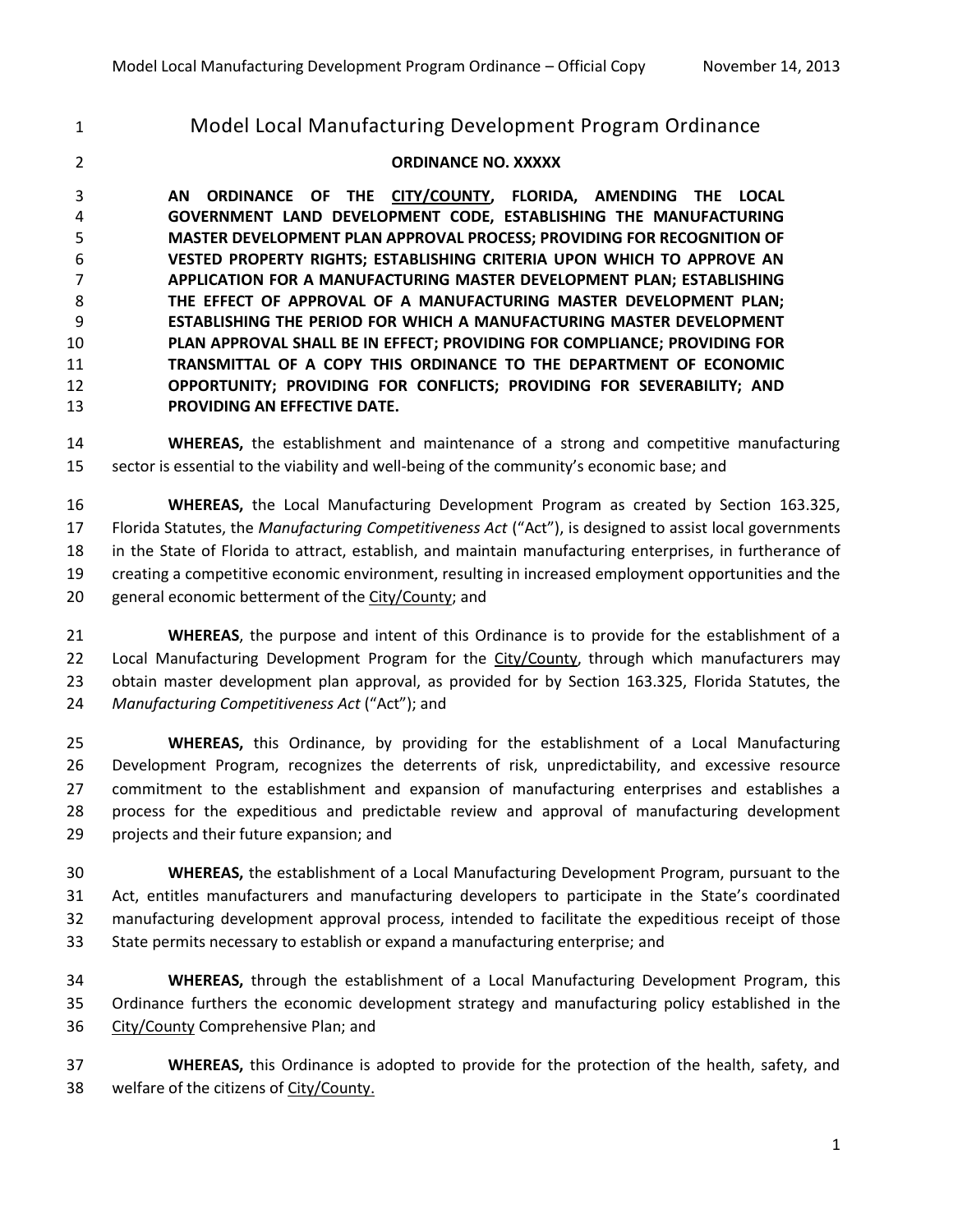## **NOW THEREFORE, BE IT ENACTED BY THE COMMISSION/BOARD OF THE CITY/COUNTY OF CITY/COUNTY, FLORIDA, AS FOLLOWS:**

 **SECTION 1:** This Ordinance shall be known as the *City/County Manufacturing Development Program Ordinance*. The findings stated above are adopted and incorporated herein by reference.

 **SECTION 2:** Section \_\_\_, Article \_\_\_ of the *City/County Land Development Code*, is hereby created to establish the manufacturing master development plan approval process, as follows:

 Section 1. *Purpose and intent*. The manufacturing development plan approval process is intended to provide a quick, efficient, and comprehensive method whereby new manufacturing businesses may be established within a designated portion of the City/County and thereafter expanded with minimum further development review. The process ensures that manufacturing businesses will be supported with adequate facilities and infrastructure and that potential adverse impacts to natural resources and adjacent land uses are sufficiently mitigated.

- The manufacturing master development plan enables master development approval, authorizing specified manufacturing uses at specified development intensities, for a specific site or geographic area. The approval of the master development plan constitutes a comprehensive approval; upon securing this approval, only building permits to ensure compliance with the State Building Code and any other applicable State-mandated life and safety code shall be required to build, operate, and subsequently expand or otherwise physically modify the manufacturing development established by the master development plan.
- In conjunction with the local government manufacturing master development plan approval process, manufacturing businesses located within the designated area of the City/County eligible for approval pursuant to this Ordinance are eligible to apply for state-level permits through the state-level coordinated manufacturing development approval process established in Section 163.3253, F.S.
- Section 2. *Definitions*.
- (a) *Applicant* shall mean the manufacturer or manufacturing developer that applies for master development plan approval pursuant to this Ordinance.
- (b) *Application* shall mean an application for master development plan approval for the purpose of developing new or expanding existing manufacturing uses within the specified area wherein manufacturing uses are authorized pursuant to this Ordinance.
- (c) *Local Government Development Approval* shall mean all required local government development approvals necessary to initiate the development or expansion of a manufacturing use, consistent with the approved master development plan, other than building permits as may be necessary to ensure compliance with the state building code and any other applicable state-mandated life and safety code.
- (d) *Manufacturing use* shall mean those land uses established for the purpose of conducting those businesses classified within Sectors 31-33 of the North American Industry Classification System.
- (e) *Manufacturer* shall mean a business that is classified in Sectors 31-33 of the North American Industry Classification System and is located, or intends to locate, within the geographic 77 boundaries of an area designated by a local government, as provided under Section 163.3252, F.S.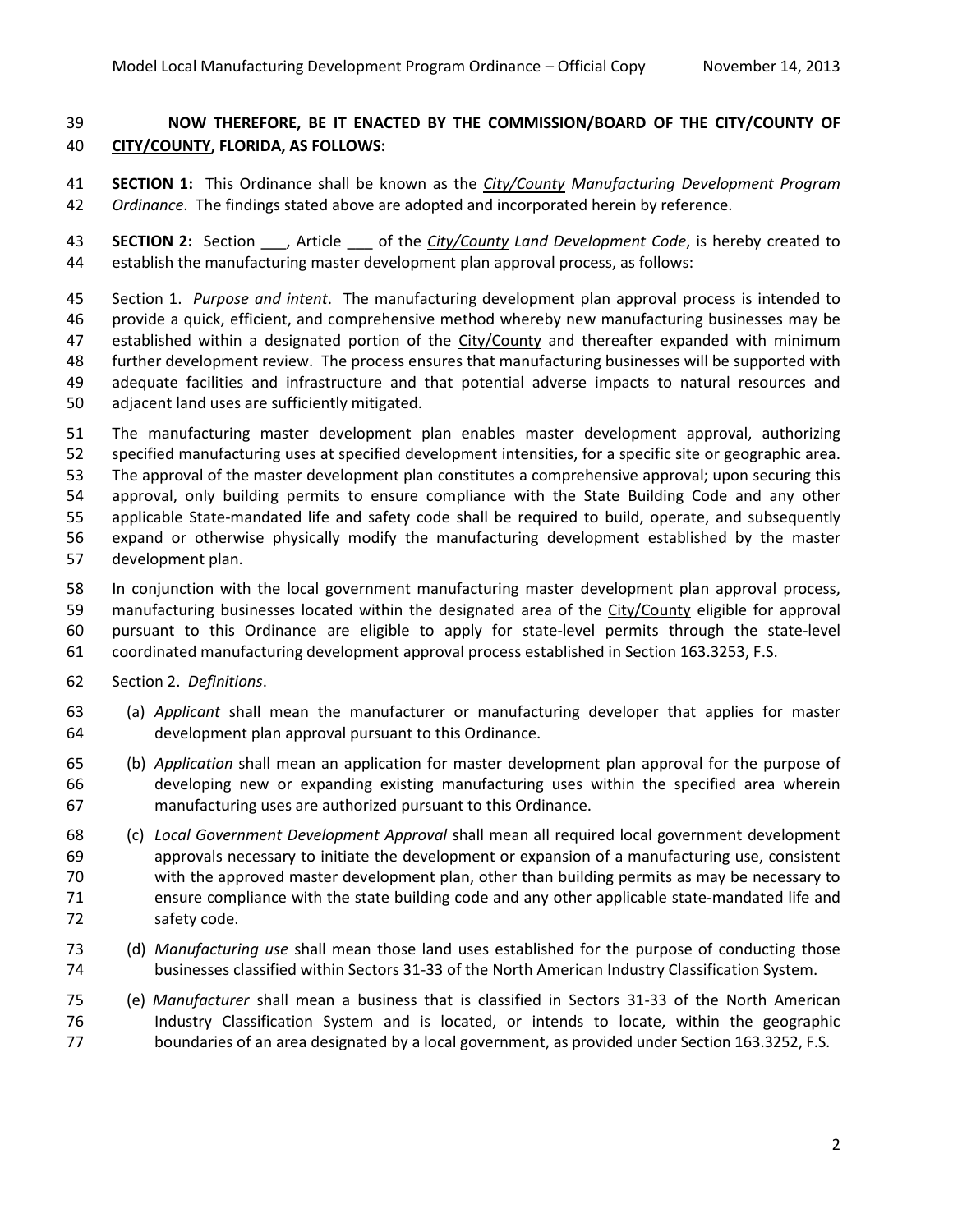- (f) *Master Development Plan ("MDP")* shall mean that document that, upon approval by the 79 City/County, pursuant to this Ordinance, authorizes manufacturing development within a specified geographic area and which sets forth applicable conditions, limitations, and standards.
- (g) *Master Development Plan Eligibility Area ("MDPEA")* shall mean that area within the City/County depicted on Map 1, included in Appendix I.
- (h) *Working Days* shall mean calendar days excluding Saturdays, Sundays, and legal holidays.
- Section 3. *Applicability/Eligibility.* Applications for establishment of a master development plan ("MDP") shall comply with the following minimum eligibility criteria:
- (a) *Location within the MDPEA.* An application may be made for any area of land located entirely within the boundaries of the MDPEA, shown on Map 1, included in Appendix I; and,
- (b) *Configuration of the MDP.* The MDP may consist of either a single, discrete area of land, or of multiple discrete parcels or tracts, so long as each parcel or tract is located in the MDP eligibility area, and each discrete parcel or tract is of sufficient size and configuration to accommodate a principal use authorized in the MDP.
- Section 4. *Vested Rights*. Those existing development rights authorized by the City/County before the approval of the MDP, and associated with the area of land included in an MDP application, shall be recognized as vested development rights, if so requested by the manufacturer.
- Section 5. *Application for Master Development Plan approval*.
- (a) Development Eligibility Form (DEF). The manufacturer intending to file a MDP application shall 97 first apply for and obtain, from the City/County, a development eligibility form (DEF) documenting the applicant's eligibility to participate in the manufacturing development program. The form shall certify eligibility, based upon: i) whether the site wherein the applicant is seeking to establish, expand, modify, or improve a manufacturing business, is located within the MDPEA; and, ii) whether the associated use of the property qualifies as a *manufacturing use* as defined herein.
- The certification of eligibility to participate in the local government manufacturing development program form shall be recognized as certification of the applicant's eligibility to participate in the state-level coordinated manufacturing development approval process as established in Section 106 163.3253, F.S.
- (b) Preapplication conference. Upon obtaining a DEF affirming eligibility, the manufacturer intending 108 to file a MDP application shall first schedule a preapplication conference with the City's/County's 109 (Agency of Preference). At the preaplication conference, the manufacturer and staff will meet to discuss the manufacturer's development plans and the application process. Staff will outline the applicable procedural steps for the development project, identify the application content requirements, identify criteria for approval, identify issues anticipated to arise during application review, and in collaboration with the manufacturer, establish a scope of review.
- (c) Application process sequence. The application process consists of the following sequence: preapplication conference; the filing of the application by the applicant; staff's review of the application to determine completeness; staff's provision of notice to the public of receipt of the 117 application; review by staff, who will provide a recommendation to the City/County elected commission as to whether the application should be approved; and, final determination by the 119 City/County elected commission, at a public hearing, as to whether to approve the application.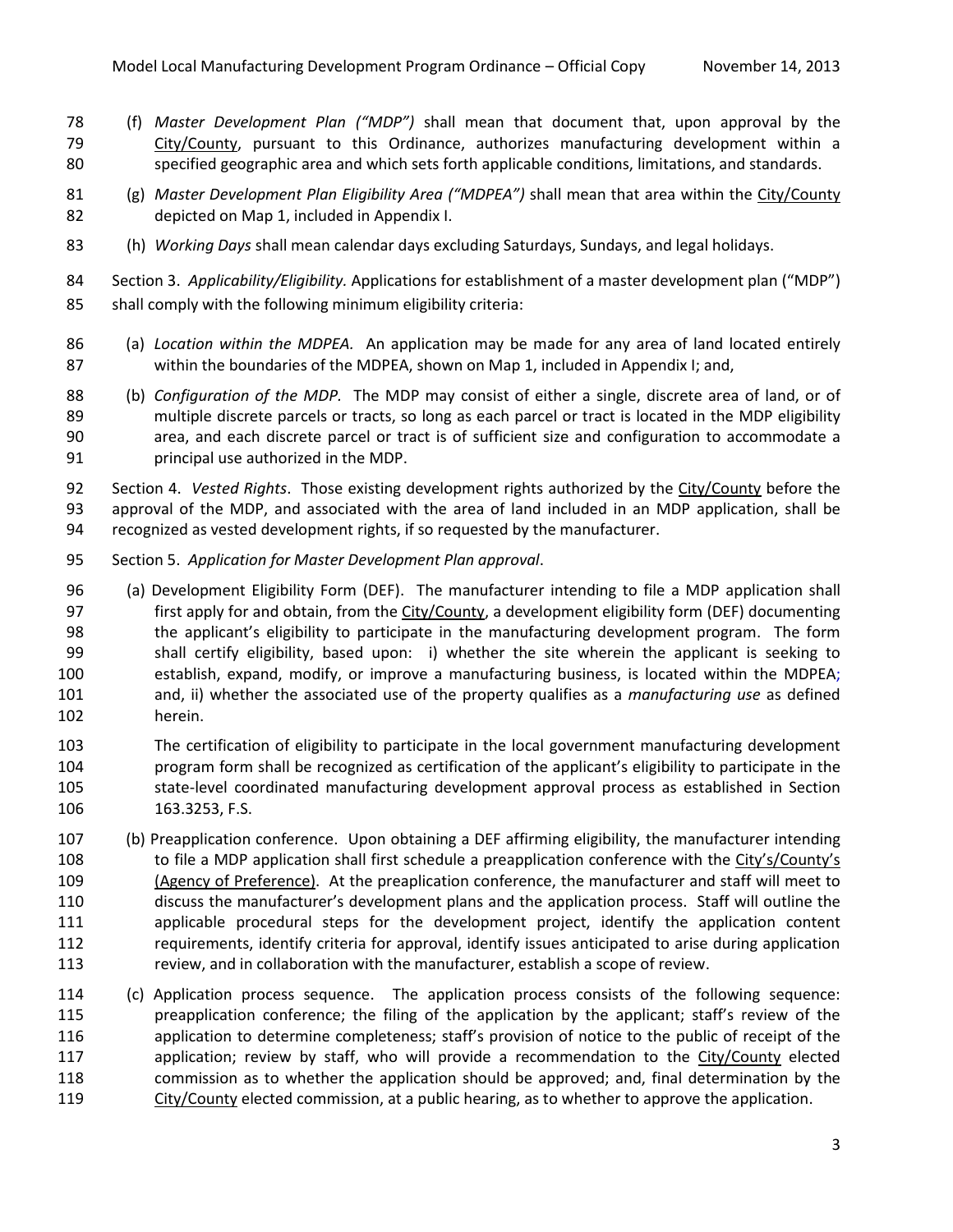- (d) The application function and content. The application for MDP approval shall include a site plan with a greater degree of detail but only to the extent necessary to achieve compliance with the purpose and intent of this Ordinance. This also includes zoning, permitting, concurrency, platting, and all other local government approvals prior to the issuance of a building permit. The application, required review submittals, and the review process shall be for a single unified staff review to avoid unnecessary costs, duplication, redundancy, waste of resources and to ensure efficiency in the approval process. Staff review shall be scheduled for completion and submittal for consideration by the City/County at a public hearing within (*90-120*) days of the application being determined complete, except and unless extended by mutual agreement of the applicant and the City/County.
- Applications for MDP approval shall include the following:
- 131 i) A completed City/County application form.
- 132 ii) A site map with site boundaries identified and a legal description of the land included within the application along with proof of applicant's ownership, and, as applicable, designation of an authorized agent.
- 135 iii) An itemized list of uses to be allowed in the MDP. Uses may be more limited than those **allowed by applicable zoning, but not more expansive.** In all instances, principal uses authorized pursuant to this section shall be limited to *manufacturing uses*, as defined herein.
- 139 iv) Authorized development intensity, in terms of total maximum square footage, floor area ratio, and height limits.
- v) Development regulations and standards for the MDP, such as, minimum standards for buffers **and perimeter landscaping, setbacks from perimeter boundaries, lighting, signage, and off-**street parking.
- vi) Identification of development impacts, if applicable to the proposed site, which the local government will require to be addressed, including but limited to:
- (1) Drainage
- (2) Wastewater
- (3) Potable water
- (4) Solid waste
- (5) Onsite and offsite natural resources
- (6) Preservation of historic and archaeological resources
- (7) Offsite infrastructure
- (8) Public services
- (9) Compatibility with adjacent land uses
- (10) Vehicular and pedestrian access
- (11) Off-site transportation impacts
- (e) Application -- Exceptional requirements. When applicable, the application for MDP approval shall also be required to comply with the following requirements:
- (1) Planned Unit Development zoning district standards
- (2) Final site plan requirements
- 161 (3) City/County environmental permitting requirements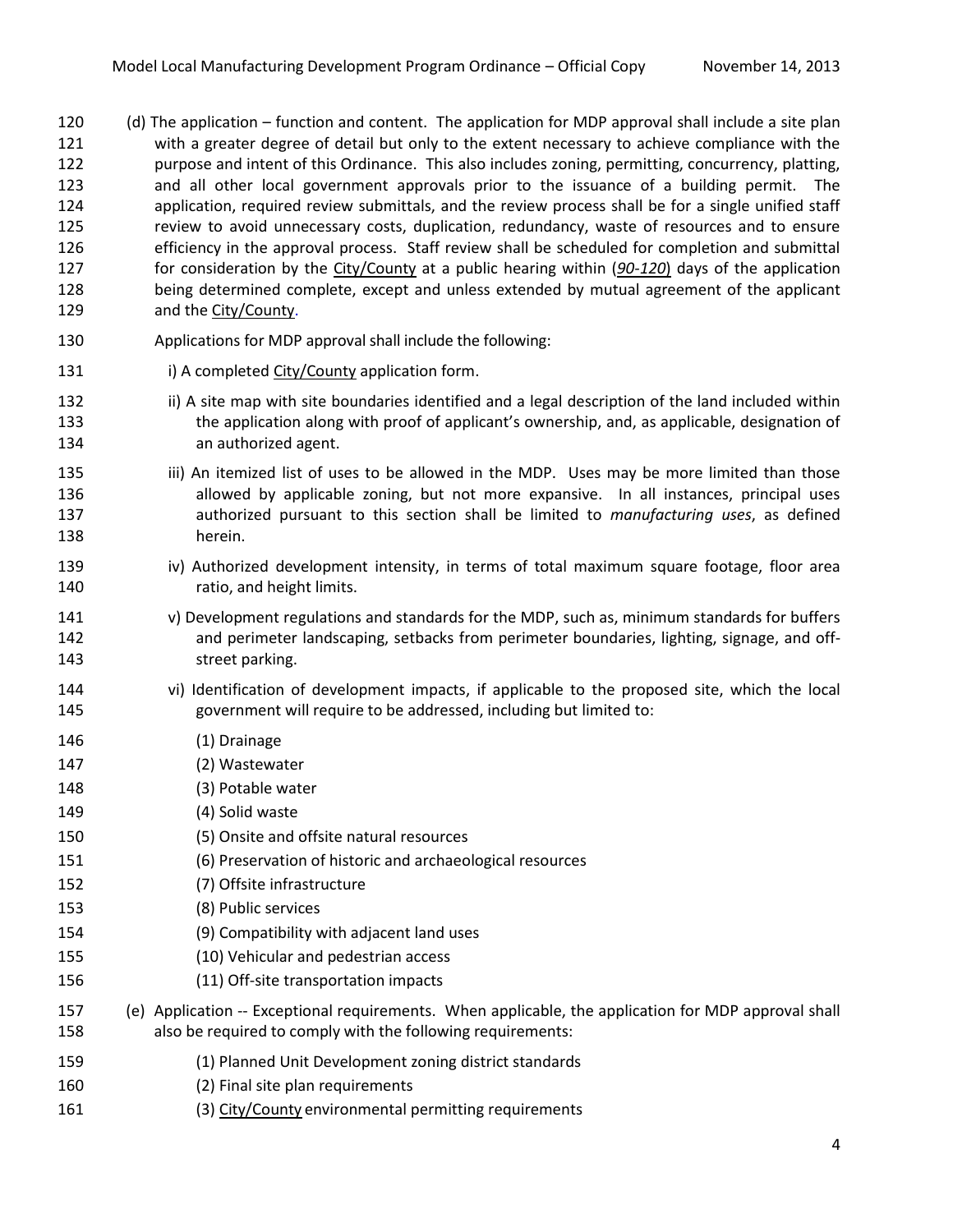- (4) Concurrency management system requirements
- (5) Platting and subdivision requirements
- 164 (6) Other City/County approvals as may be necessary, prior to the issuance of a building permit.
- (f) Criteria for approval. In deciding whether to approve, approve with conditions, or deny a MDP application, the City/County elected commission shall determine whether the following criteria have been met:
- 169 i) That the application demonstrates that the entirety of the proposed development site is 170 located within the boundaries of the MDP eligibility area, shown on Map 1 in Appendix I;
- ii) That the land uses proposed in the application are limited to *manufacturing uses,* as defined herein, and consistent with section 163.3251(4), F.S., and any accessory uses clearly incidental to manufacturing uses;
- 174 iii) That the application demonstrates consistency with the Comprehensive Plan.
- iv) That the application demonstrates compliance with the Land Development Code.
- v) That the application demonstrates compliance with this Section.
- (g) Decision to approve the application. The City/County elected commission shall, within (*90-120*) days 178 of the MDP application being determined complete, hold a public hearing, to determine whether 179 to approve the application. The elected commission's decision shall consist of an approval, denial, or continuation to a date-certain to enable additional information to be provided, and shall be based upon the application demonstrating compliance with the criteria for approval, set forth in part (f), and testimony and material entered into the record at the public hearing. [*Note: the local government may establish a threshold under which smaller or less intensive projects are subject to administrative review and approval.*]
- Section 6. *Effect of approval of an application; rights, permissions, and obligations derived from Master Development Plan approval.*

 The approval of an MDP application by the City/County elected commission shall constitute a development order allowing the property owner to apply for and receive building permits for any portion or all of the development approved and authorized in the MDP without further review of development impacts addressed in the MDP, so long as the property owner submits, along with the building permit application, a certification, signed by a licensed architect, engineer, or landscape architect, attesting that the proposed development is in compliance with the MDP. The development order shall not exempt or exclude the property owner from compliance with those building permitting requirements necessary to ensure compliance with the state building code and any other applicable state-mandated life and safety code, nor shall it exempt the property owner from compliance with any State of Federal requirements as may be applicable.

Section 7. *Development of the site consistent with the Master Development Plan approval*.

The City/County shall ensure continuing compliance with a MDP through code enforcement and other

activities as may be necessary, and may call, revoke, or cause the forfeiture of bonds or other securities

provided by or on the behalf of the developer to ensure the satisfactory completion or implementation

- of the MDP and compliance with applicable regulations and standards.
-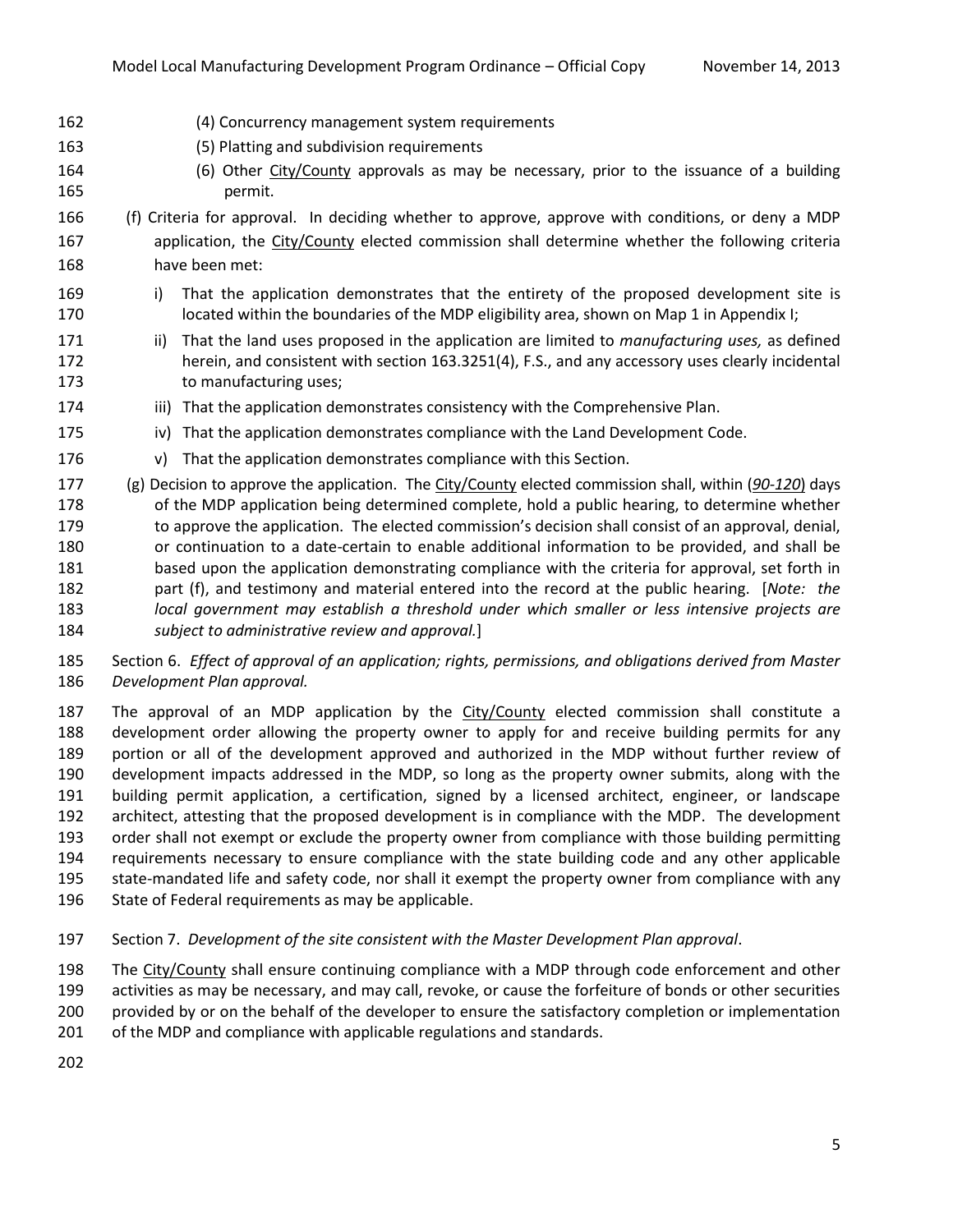Section 8. *Expiration of Master Development Plan approval*.

 The MDP approval shall be in effect for a period of ten years from the date of issuance. [*Section 163.3252(2)(f), F.S., requires a minimum period of 10 years; the local government may select a longer period, or choose not to have approvals expire*] After the ten-year period has ended, no new physical development shall occur on those lands subject to the MDP, except as may be authorized by a building permit issued prior to the end of that period, or by the extension of the effective date through the modification of the approved MDP, as established in Section 9, or by approval of a new development application. Any physical development activities otherwise conducted after the expiration of the MDP approval shall be in violation of this Code and subject to those penalties and remedies provided therein.

- Section 9. *Modification of an approved Master Development Plan*.
- (a) A manufacturer may request to modify an approved MDP by filing an application with the 214 City's/County's (Agency of Preference). The designated official of the City's/County's (Agency of Preference) shall approve the revision if it is consistent with the comprehensive plan, complies with the land development code, and has no adverse impacts in regard to those items specified in Section 5(d)vi of this Ordinance other than those previously identified during the MDP application process or prior modification to the MDP.
- (b) In those instances wherein a requested modification represents potential adverse impacts in 220 regard to those items specified in Section 5(d)vi of this Ordinance not previously addressed, the modification shall be reviewed subject to those requirements pertaining to a new application for MDP approval.
- 223 (c) In no instance shall the City/County require a modification to MDP, except and unless such modification is required in response to enactment of a state law or local ordinance addressing an immediate and direct threat to the public safety. In such instances, the modification shall be limited to those aspects necessary to bring the MDP into compliance with the newly enacted state 227 law or local ordinance. Such modifications shall be subject to approval by the designated official of the City's/County's (Agency of Preference).
- (d) Review of a proposed modification to a MDP shall be limited to the proposed amendment and shall not subject any other aspect of the approved MDP to further review.
- Section 10. *Repeal.*

 Consistent with Section 163.3253, F.S., this Ordinance, as embodied herein in Sections 1 through 11, may not be repealed until it has been in effect for at least 24 months.

 Should the City/County repeal this Ordinance, any application for a MDP submitted to the Local Government before the effective date of repeal shall be reviewed in accordance with those provisions of the manufacturing master development plan ordinance in effect when the application was submitted. The manufacturer that submitted the application is entitled to participate in the manufacturing development coordinated approval process established in section 163.3253, F.S.

Section 11. *Administration.*

 This section [the *Manufacturing Development Program Ordinance*, as embodied herein in Sections 1 through 11], shall be administered by City's/County's (Agency of Preference), and any successor

242 department or agency, as delegated and authorized by the Chief Executive Officer of the City/County.

The actions of that department in the administration of this section shall be construed to be the same as

- those of the City/County. Code enforcement and compliance activities related to the implementation of
- this section may be delegated to other departments by the Chief Executive Officer.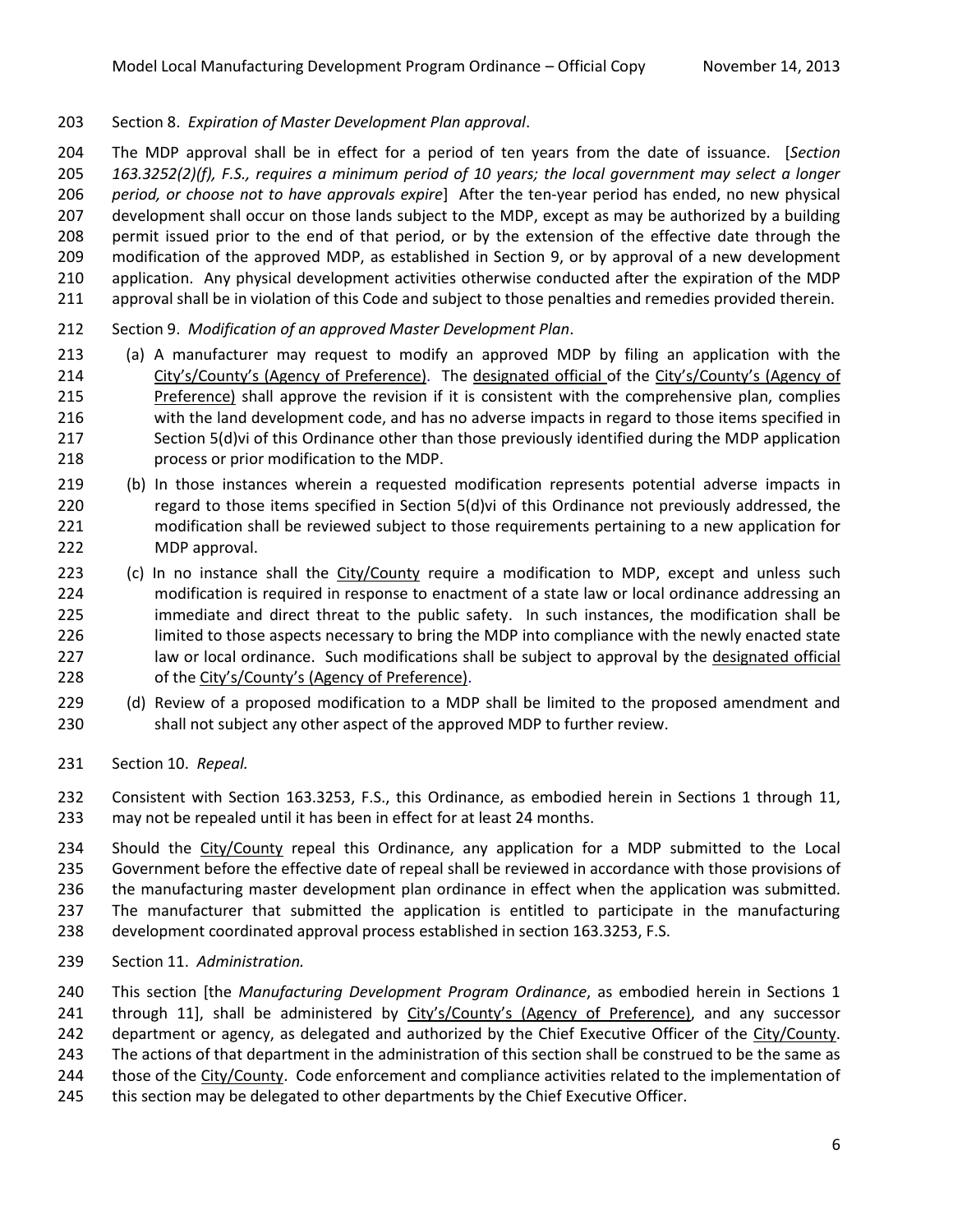**SECTION 3: Copy to Department of Economic Opportunity.** The Clerk of the City/County is directed to forward a copy of this Ordinance to the Florida Department of Economic Opportunity, Division of Community Development, 107 East Madison Street, Tallahassee, Florida 32399-4128, within 20 days after enactment.

 **SECTION 4: Conflicts.** All ordinances or parts of ordinances in conflict herewith be and the same are hereby repealed.

 **SECTION 5: Severability.** If any provision or portion of this ordinance is declared by any court of competent jurisdiction to be void, unconstitutional, or unenforceable, then all remaining provisions and portions of this ordinance shall remain in full force and effect.

**SECTION 6: Effective Date.** This ordinance shall become effective \_\_\_\_\_\_\_\_\_\_\_\_\_\_\_\_.

256 **INTRODUCED** in the City/County Commission on the  $X^{th}$  day of *Month*, A.D., 2014.

257 PASSED in the City/County Commission on the X<sup>th</sup> day of *Month*, A.D., 2014.